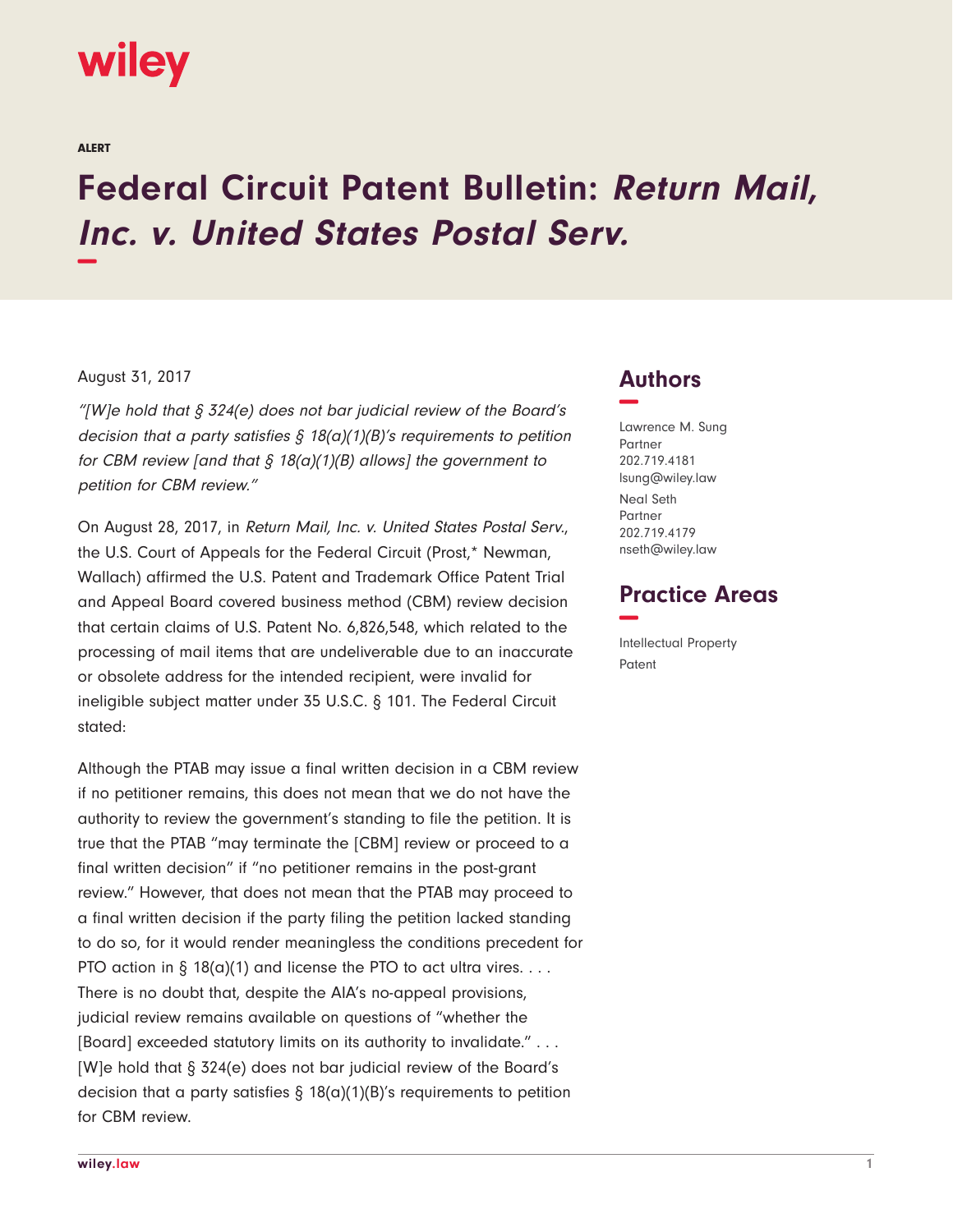We turn now to the Board's determination that the Postal Service had standing to petition for CBM review because it had been "sued for infringement" of the '548 patent within the meaning of  $\S 18(a)(1)(B) \ldots$ . Return Mail makes several cogent arguments why a  $\S$  1498(a) suit, in some sense, is not one for "infringement." But while we recognize there are important differences between  $\S$  1498(a) suits against the government and suits for infringement against private parties, these differences, along with Return Mail's other arguments, are insufficient to compel a conclusion that Congress intended to exclude a government-related party sued under § 1498(a) from being able to petition for CBM review. . . .

[N]othing in the text of § 18(a)(1)(B) indicates an intent to restrict "infringement" to suits that fall under the Patent Act. Congress is presumed to be "aware of existing law when it passes legislation." When Congress enacted the AIA in 2011, the law did not preclude § 1498(a) suits from being suits for infringement. Congress could have easily specified the phrase "sued for infringement" to require being sued for infringement under 35 U.S.C. § 271 or otherwise excluded § 1498 suits from the definition of "sued for infringement," but it did not do so. . . .

We acknowledge Return Mail's argument that allowing the government, when sued under § 1498(a), to petition for CBM review may create tension with the estoppel provision for CBM review. . . . This estoppel provision applies to petitioners litigating in district court or the ITC, but it issilent as to petitioners litigating in the Claims Court. Return Mail argues that the legislative history demonstrates that Congress intended estoppel to be the cornerstone of the post-grant review process, as it "recognize[d] the importance of quiet title to patent owners to ensure continued investment resources." Yet construing § 18(a)(1)(B) to allow the government to petition for CBM review, as we do today, means that the government would enjoy the unique advantage of not being estopped in the Claims Court from relitigating grounds raised during a CBM review proceeding.

The Postal Service does not dispute the oddity of this result and acknowledges that the government would not be subject to estoppel under this construction. Although this raises certain policy concerns, Congress is better suited to address them by revising the estoppel provisions for CBM review should it see fit. Thus, we leave the soundness of exempting the government from the estoppel provision to Congress, as precedent demands. . . .

The creation of the CBM review framework stemmed from a "general concern, including within the halls of Congress, regarding litigation abuse over business method patents." Congress therefore created CBM review as a "special review regime, over and above any other authority the [Board] might have," for quickly reviewing such patents viewed to be especially prone to litigation abuse. This regime was so unusual that Congress placed an eight-year time limit on it. It is not surprising, then, that  $\S$  18(a)(1)(B) ensures that the CBM patent being challenged is the subject of an existing infringement controversy. There does not appear to be any reason, and Return Mail has provided one, to curtail the ability of the government to initiate a CBM proceeding when, like a party sued in federal district court or the ITC, it has interests at stake with respect to the patent it has been accused of infringing. We therefore conclude that the Postal Service was "sued for infringement" within the meaning of § 18(a)(1)(B) when Return Mail filed the Claims Court suit against it under § 1498(a). Because § 18(a)(1)(B)'s requirements to be either "sued for infringement" or "charged with infringement" are disjunctive, we do not reach whether the Postal Service was also "charged with